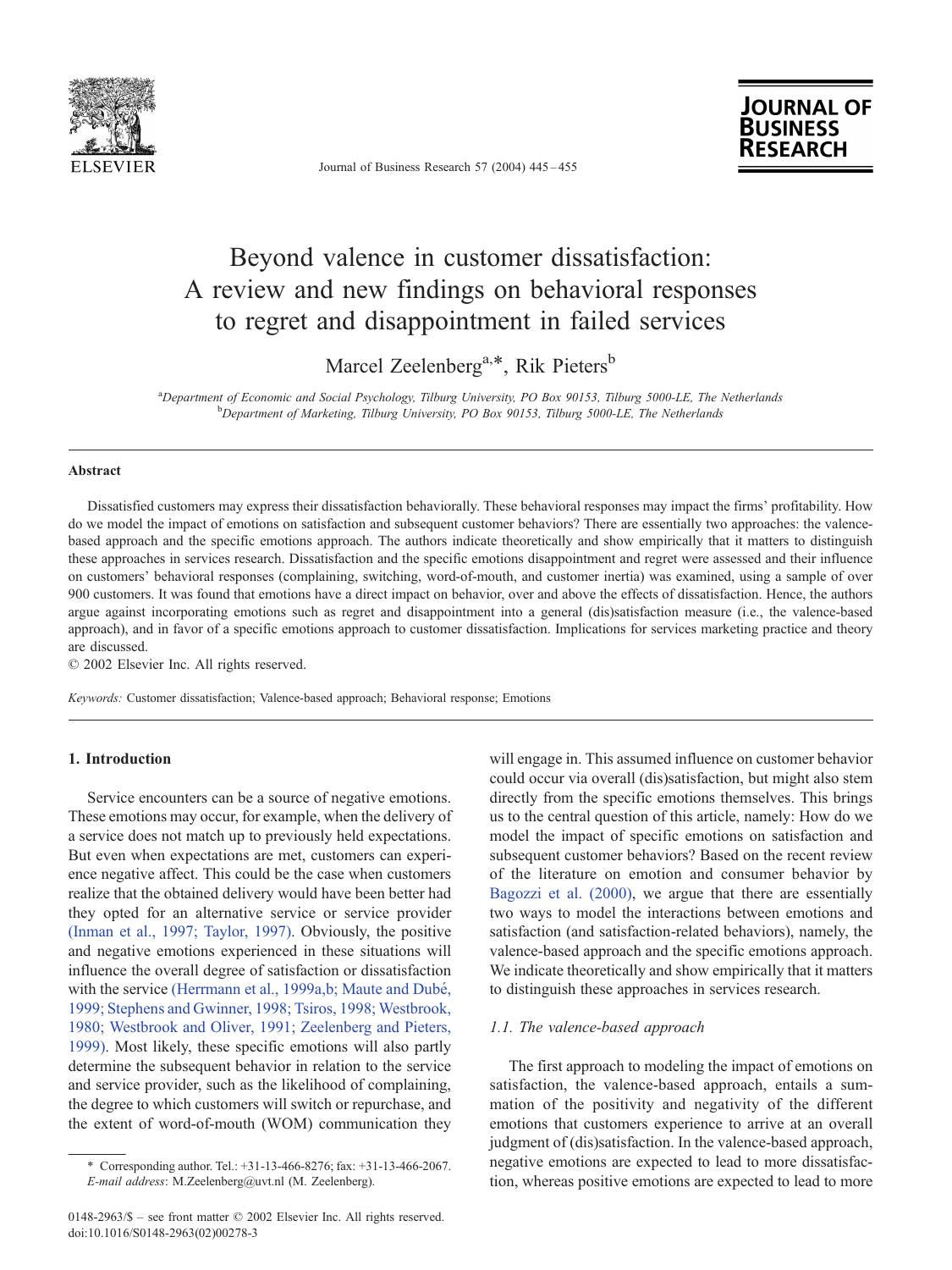satisfaction. The net (weighted) valence of the affective experience then is the balance between positive and negative emotions. The behaviors that follow are then supposed to be fully driven by this overall positivity or negativity. The main advantage of the valence-based approach is its parsimony. It allows for combining all sorts of emotions and other constructs to be expressed in one single currency, namely, customer (dis)satisfaction. However, at the same time, the focus on mere valence has the disadvantage of ignoring all the specific elements that are present in the different emotions, which are not easily expressed by valence alone.

## 1.2. The specific emotions approach

The alternative approach that we like to plea for in this article, the specific emotions approach, goes beyond mere valence and focuses on the idiosyncratic elements of specific emotions (e.g., [DeSteno et al., 2000;](#page-9-0) [Keltner and Lerner,](#page-9-0) 2000; [Raghunathan and Pham, 1999; van der Pligt et al.,](#page-10-0) 1998; Zeelenberg et al., 1998). Hence, it requires insight into the specific antecedents, phenomenology, and consequences of different emotions. According to this approach, different negative emotions may differentially impact (dis)satisfaction. For example, the negative emotion disappointment (stemming from outcomes that do not match up to previously held expectations) is expected to affect dissatisfaction very strongly, whereas it is not yet clear whether, for example, the negative emotion shame (experienced when one judges oneself to be a bad person) should have any influence on satisfaction. More importantly, as research in the field of emotion theory has shown, different specific emotions can have different behavioral tendencies (action tendencies or patterns of action readiness) and behavioral consequences (e.g., [Frijda and Zeelenberg, 2001; Frijda et al., 1989; Rose](#page-9-0)man et al., 1994). These findings have important implications for services research. The interest of this field in customer satisfaction is mainly due to the effects it has on customer behaviors that are relevant for the firm. The specificity of the impact of emotions on behavioral responses implies that knowledge of dissatisfaction alone may not be very informative to predict and explain the specific behavior customers will engage in. A focus on emotion specific influences may offer improved insight.

The specific emotion approach leans heavily on the appraisal theory of emotions (see, for a contemporary review, [Scherer et al., 2001;](#page-10-0) see also [Bagozzi et al., 1999\)](#page-9-0). One of the tenets of appraisal theory is that the cognitive appraisal of the situation is the ruling mechanism in both the elicitation and the differentiation of emotion. For that reason, most emotion theorists regard appraisals as a key component of emotional experience. In addition to their specific appraisal patterns, specific emotions also differ with respect to the accompanying phenomenologies (e.g., [Frijda et al., 1989; Roseman et](#page-9-0) al., 1996). Consequently, specific emotions carry distinctive information about one's position in the world, and signal one's current status with respect to the relevant concerns and goals [\(Frijda, 1986\).](#page-9-0) Thus, specific emotions are responses to specific situations (or better, appraisals of these), which makes it likely that specific emotions produce a whole repertoire of different specific behaviors aimed at restoring the disturbed relationship with the situation as signaled by the specific emotion. These behaviors may vary from fighting in the case of anger, via flighting in the case of fear, to inertia in the case of sadness. Thus, focussing on only customer dissatisfaction to measure the negative evaluation of a service, as in done in valence-based approaches, may be useful in capturing the possible differences in satisfaction produced by different emotions. But the valence approach is likely to produce insufficient information when one is interested in the specific behaviors customers are likely to engage in following this aversive experience. Will the customer complain, switch to another service provider, engage in negative WOM, or will the customer refrain from any action? Valence-based approaches predict that customers are more likely to engage in all of these behaviors as their evaluation of the service gets worse. However, the specific emotions approach, by acknowledging the idiosyncratic appraisals and phenomenologies of each emotion, may help us to better understand and predict the specific behaviors the customer engage in.

Summarizing, the impact of emotions on (dis)satisfaction and (dis)satisfaction-related behaviors can be modeled by summing up the overall positivity and negativity of the different emotional experiences, as in done in valence-based approaches. Alternatively, we propose that (dis)satisfaction and its related behaviors are better understood by using a specific emotion approach, in which different emotions, with the same valence, may have idiosyncratic effects.

Section 2 will conceptualize the specific emotions that are the focus of our research: disappointment and regret. Then, the impact of these two emotions on customer (dis)satisfaction and the related recent developments in the customer satisfaction/dissatisfaction literature are discussed. This is followed by a description of the conceptual model underlying the current research. As a guide for the remainder of this article, the conceptual model (adopted from [Zeelenberg and Pieters, 1999\)](#page-10-0) is depicted in [Fig. 1.](#page-2-0)

# 2. Regret and disappointment: same valence, different specifics

In order to pit the valence-based approach against the specific emotions approach, we focus on the effects of two emotions that have the same valence (i.e., negative), but nevertheless differ in their specific phenomenologies: namely, the emotions regret and disappointment. Before describing the specifics of both emotions in some detail, we will explain our reasons for selecting specifically these two emotions.

The first reason is that regret and disappointment play an important role in customer decision-making processes (e.g.,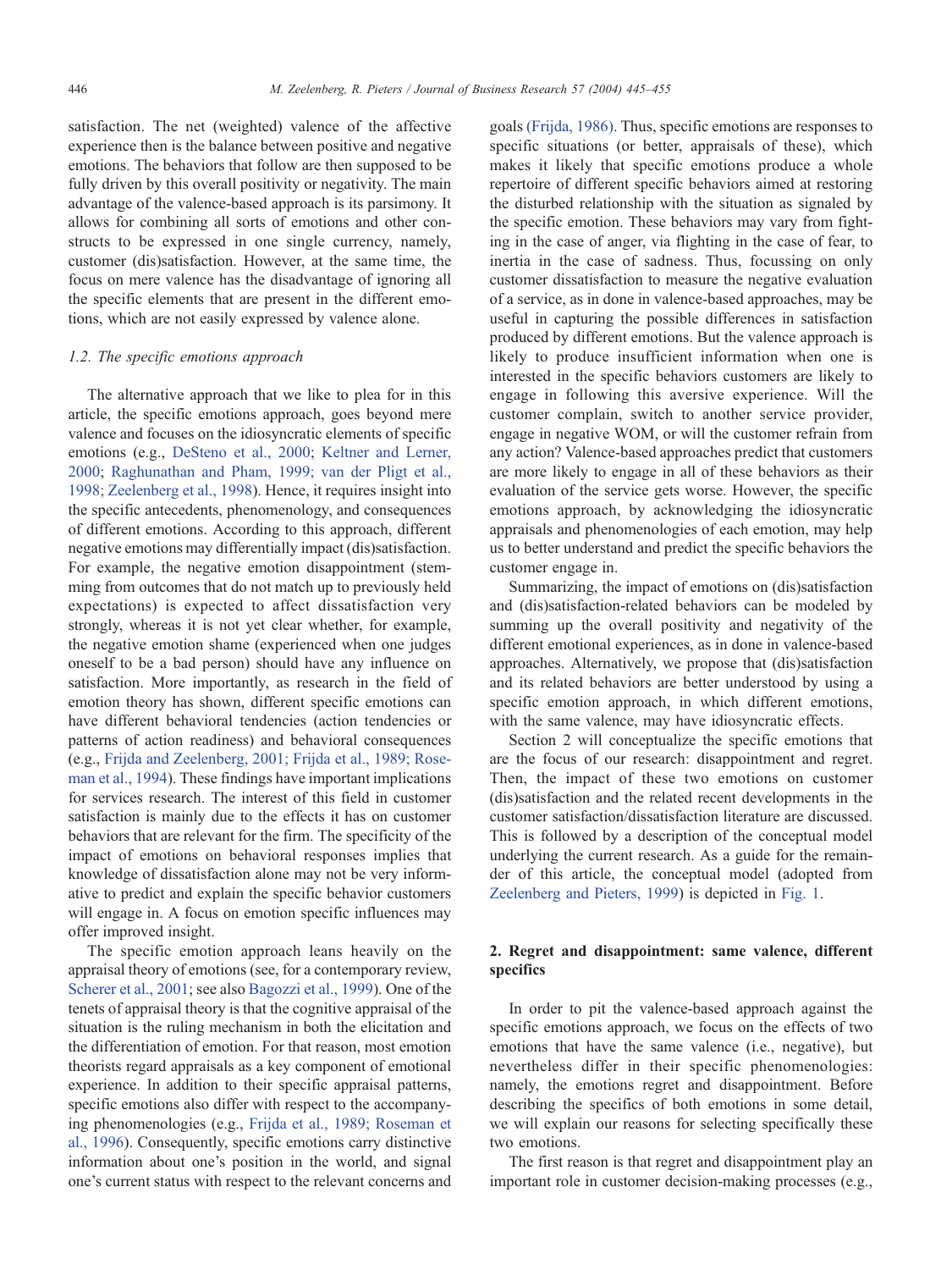<span id="page-2-0"></span>

Fig. 1. Behavioral responses to failed service encounters.

[Cooke et al., 2001; Creyer and Ross, 1999; Hetts et al.,](#page-9-0) 2000; Inman and McAlister, 1994; McConnell et al., 2000; Simonson, 1992). Moreover, recent research and theorizing in marketing stressed the role of regret, and to a lesser extent that of disappointment, in satisfaction and satisfactionrelated behaviors [\(Herrmann et al., 1999a,b; Inman et al.,](#page-9-0) 1997; Taylor, 1997; Tsiros and Mittal, 2000; Zeelenberg and Pieters, 1999; Zeelenberg et al., 2001). Generally, it can be said that regret and disappointment are the result of bad decisions and disconfirmed expectancies (cf., [Zeelenberg et](#page-10-0) al., 2000). Note that in our approach, negative disconfirmation is the antecedent condition of the emotion disappointment, which is consistent with recent developments in emotion theory (e.g., [van Dijk and van der Pligt, 1997\)](#page-10-0). We further assume that disappointment mediates between negative disconfirmation and dissatisfaction. This may partly explain why the relationship between disconfirmation and dissatisfaction is sometimes weak. Disappointment is felt when actual service delivery violates prior held expectations, whereas regret is typically felt following a bad choice of service provider (i.e., when it turns out that a foregone provider would have delivered a better service). Of course, we acknowledge the existence of important other negative emotions that may be experienced as well during or following service encounters. Examples of these are anger, shame, disgust, embarrassment, and sadness (e.g., [Machleit](#page-10-0) and Eroglu, 2000; Lassar et al., 1998; Oliver, 1993; Westbrook, 1980; Westbrook and Oliver, 1991). They are either related to the social interaction during service delivery (e.g., anger, embarrassment), or may be secondary emotions in the sense that they follow up on the disappointment or regret

experienced directly in response to the obtained service delivery (e.g., disgust or sadness) [\(Levine, 1996\).](#page-10-0) Despite their significance and frequent occurrence, these other emotions are beyond the scope of the present paper. Recall that our aim is to pit the valence-based approach against the specific emotions approach in modeling the impact of these specific emotions on satisfaction and subsequent behaviors. A focus on the related emotions, regret and disappointment, serves that goal. Yet we understand that a complete understanding of the role of specific emotions in customer satisfaction requires a more elaborate sample of emotions.

A second reason for selecting specifically these emotions is that, besides their valence, regret and disappointment share a number of other important features. Both emotions are related to the process of decision making and uncertainty with respect to the outcomes that can be obtained. Also, both emotions originate in counterfactual thinking, a comparison process in which the obtained outcome is compared to an outcome that was expected (disappointment) or might have occurred (regret). The current focus on regret and disappointment therefore extends previous research within the evolving emotion specificity tradition, since previous tests of this approach used emotions that were often much more different from each other, such as fear and anger, or sadness and anger ([DeSteno et al., 2000;](#page-9-0) [Keltner and Lerner,](#page-9-0) 2000; [Raghunathan and Pham, 1999\)](#page-10-0). Thus, the similarity of the emotions used in the present study, regret and disappointment, provides a more conservative test of the specific emotion approach. If we find specific effects of regret and disappointment, this would provide strong support for the specific emotions approach.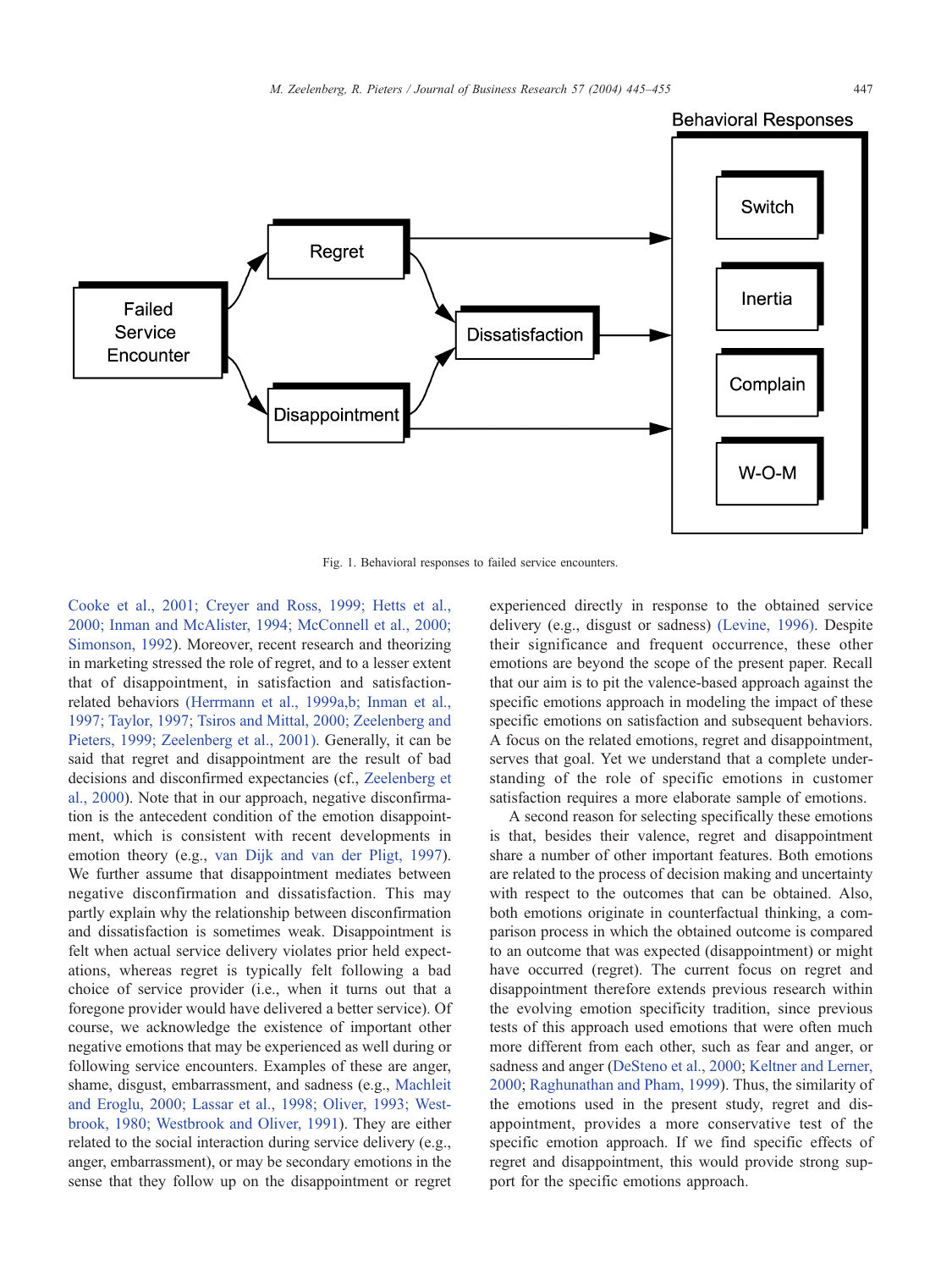The third reason for selecting specifically these emotions is that our own program of research has produced insight into the specifics of regret and disappointment. We have found differences in antecedent conditions, appraisal patterns, phenomenologies, and consequences. The research leading to this knowledge is reviewed in detail in [Zeelen](#page-10-0)berg et al. (2000). It shows that regret and disappointment are related, though different specific emotions. Regret stems from wrong decisions and is typically associated with selfblame. Disappointment stems from disconfirmed expectancies and is typically associated with blaming others or circumstances. Their relevance for customer decision processes and postpurchase evaluations requires marketing theorists to understand the behavioral effects of these specific emotions. The fact that regret and disappointment have clearly separable appraisal patterns and distinct phenomenologies made us suspect that their impact on behavior may go beyond valence.

### 3. Disappointment, regret, and satisfaction

Several recent studies have tried to integrate regret into the more traditional expectancy disconfirmation paradigm (see, for an overview, [Oliver, 1997\)](#page-10-0). Most relevant here are two recent publications showing that customer dissatisfaction is not only a function of disappointment (i.e., the amount of negative disconfirmation), but also of regret (i.e., the performance of forgone alternatives) [\(Inman et al., 1997; Taylor,](#page-9-0) 1997). As argued above, customers experience regret upon realizing that they would have obtained a better delivery had they opted for another service provider. [Inman et al. \(1997\)](#page-9-0) simulated such regret experiences in a controlled experiment in which participants made choices between lottery pairs. Participants received outcome feedback for each choice and their evaluation of each decision was assessed. The analyses showed that both the obtained, as well as the missed outcome (because a nonchosen option won) had significant effects on participants' evaluation of their decisions. When the effects of the forgone alternatives were excluded from the analysis, the amount of variance accounted for in participants' evaluation of their decisions dropped significantly. [Taylor \(1997\)](#page-10-0) provided additional support of the impact of regret on (dis)satisfaction. She found in two studies on satisfaction with movies that, in addition to expectancy disconfirmation about the chosen movie, the expected quality of nonchosen movies (i.e., a proxy for regret) influenced satisfaction with the chosen movie. Specifically, the higher the expected quality of the nonchosen movies, the lower the satisfaction with the chosen movie. These findings have been replicated in other studies [\(Herrmann et al., 1999a,b; Tsiros, 1998;](#page-9-0) Tsiros and Mittal, 2000).

Hence, both studies found regret to be a significant determinant of consumers' satisfaction and dissatisfaction. Although these findings are important, we argue that the effects of specific emotions such as regret on consumer

behavior are not only captured by the overall valence, i.e., (dis)satisfaction, but are idiosyncratic as well. Below we describe why such effects are important and how the specific emotions approach may lead to differentiated predictions for the different negative emotions, whereas the valence-based approach would lead to predicting similar effects for both regret and disappointment.

# 4. A conceptual model for the effects of disappointment and regret in services

The model depicted in [Fig. 1](#page-2-0) summarizes our conceptualization of the role of the specific emotions, disappointment and regret, on customers' dissatisfaction and their associated behavioral reactions. The appraisal of a failed service encounter produces specific emotional reactions, in the present case regret and/or disappointment. As in valencebased approaches, we expect that these emotions have an effect on customers' dissatisfaction, which in turn influences behavioral responses. However, and this is not accounted for in valence-based approaches, we expect that disappointment and regret have effects on behavioral responses as well.

#### 4.1. Behavioral responses to failed service encounters

In our study we focus on the three behavioral responses to dissatisfaction that dominate the customer satisfaction literature: switching, complaining, and WOM communication (e.g., [Richins, 1987; Oliver, 1997; Zeithaml et al., 1996\)](#page-10-0). We add a new dependent variable in this study that has received virtually no attention to date and which we will show to be relevant. This is a response called inertia—doing nothing in response to a failed service encounter. This behavioral response was added since often customers just do not react at all when a bad thing happens, and this might be related to emotional experiences. It is a characteristic of some emotions that they may result in a loss of motivation, that is, inertia [\(Frijda, 1986\).](#page-9-0) Below we will illustrate these different behaviors and their relation with regret and disappointment.

#### 4.2. Switching

Switching refers to the termination of a relationship with the service provider. This termination may either be followed by initiating a relationship with another service provider, by performing the service yourself, or refraining from the service altogether. Ample research has shown that dissatisfied consumers are more likely to switch than satisfied customers (e.g., [Loveman, 1998; Rust and](#page-10-0) Sahorik, 1993; Solnick and Hemenway, 1992). We expect a positive relation between regret and switching. As we argued earlier, regret stems from ''wrong decisions,'' implying that there would have been a better alternative. If that is the case, it is likely that customers opt for this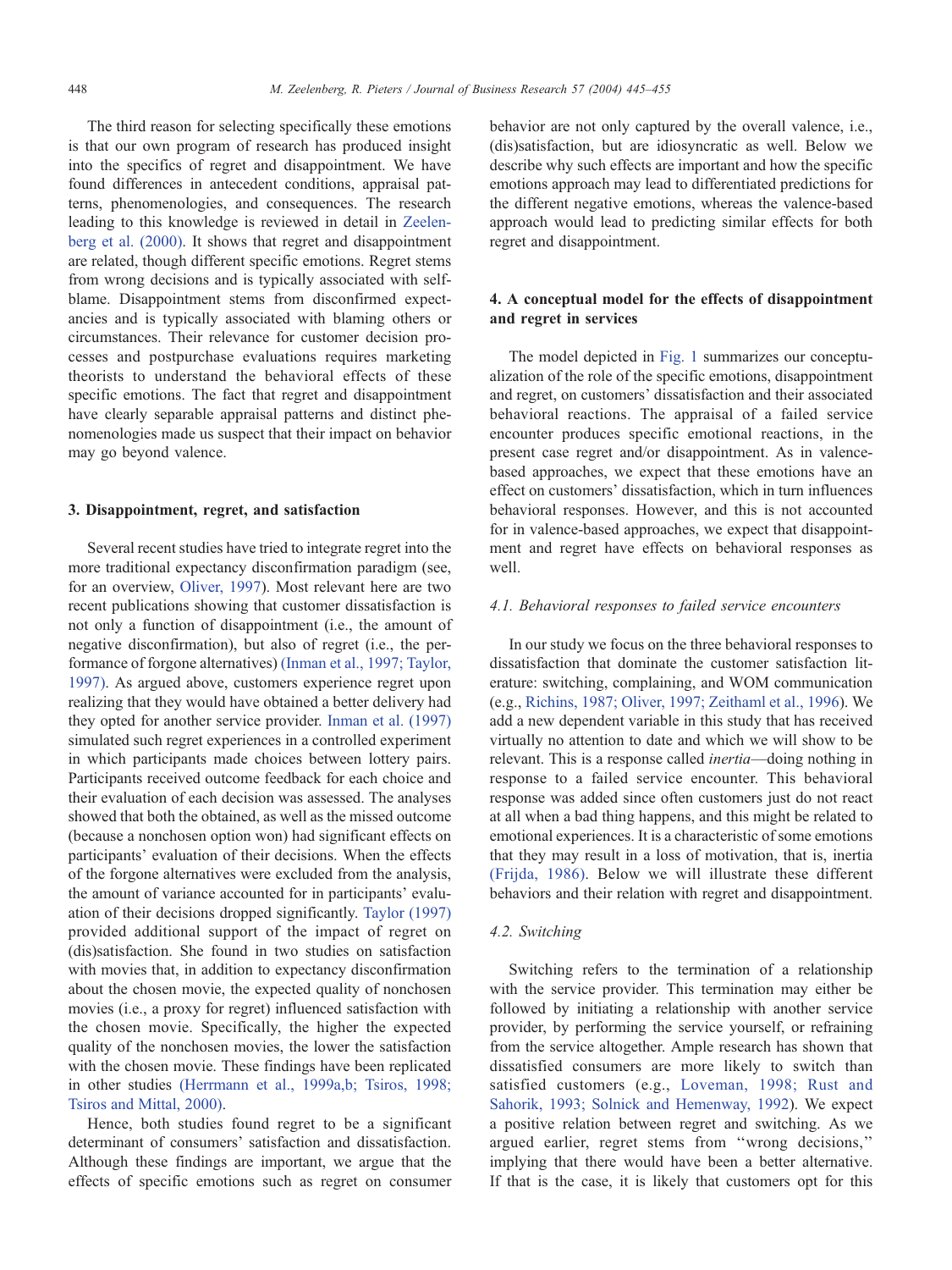better alternative when they are again confronted with a similar situation. One may also expect a relation between disappointment and switching, since one way to cope with this disappointment is to get away from the situation (refrain from the service altogether) or try to do better next time (initiate a relationship with another service provider or performing the service yourself). But it seems likely that this relation between disappointment and switching only applies to situations in which the customer did not consider alternatives when choosing for the service provider. When the customer had considered alternatives and the choice turned out badly, it seems likely that the switching would be a function of regret (see also [Herr](#page-9-0)mann et al., 1999a).

#### 4.3. Complaining

Complaining occurs when customers communicate their discontent explicitly to the firm or to a third party, such as a consumer union or a government body. [Singh \(1988\)](#page-10-0) and [Maute and Forrester \(1993\),](#page-10-0) amongst others, found that dissatisfaction leads customers to complain. We expect a relation between disappointment and complaining, but not between regret and complaining. Disappointment is felt in cases where the service expectations are violated and the provider is held responsible for it. Hence, it makes sense to complain. In cases of regret, one typically feels responsible for the bad experience and complaining does not seem appropriate.

#### 4.4. WOM

WOM communication covers all communications of customers with the members of their social and professional network [\(Anderson, 1998\).](#page-9-0) It is usually expressed by talking or e-mailing to family members, friends, relatives, colleagues, and so forth. Although WOM may be the result of both satisfaction (positive WOM) and dissatisfaction (negative WOM), we only focus on the latter form. What effects can we expect for the different emotions? Here it may be illustrative to focus on the various roles that WOM can serve for the customer: WOM has an emotioncoping function for the customer, namely, that of venting one's discontent and gaining sympathy from others. The venting may apply to regret and disappointment cases. Yet, disappointed customers may, in addition, try to get sympathy through WOM. Regretful customers are likely to feel responsible for the bad service experience (''I should have known better.''), and hence may not expect to gain sympathy from others. WOM also has a more general social interaction function as well. Communicating about one's positive and negative experiences and emotions is common, even if customers hold themselves responsible (''Listen to how stupid I was.''). The recommendation function of WOM has been emphasized most often. Customers may want to warn others about bad service

providers, which could apply to both regret and disappointment cases. In view of this, we expect both regret and disappointment to impact on WOM.

# 4.5. Inertia

Inertia seems to be a relevant behavioral response for both regret and disappointment. Many times in the case of failed service encounters, customers do not react at all, or they experience a lack of behavioral action in response to the failure. Hence, we define inertia as the experienced absence of goal-directed behavior. It is important to realize that inertia is not picked up by the traditional satisfactionrelated behaviors. For example, customer loyalty in practice is sometimes measured by merely examining the sheer percentage of returning customers. There is a danger in this when a significant proportion of the returning customers is dissatisfied but does not do anything yet. When sufficient alternatives arise or the level of disappointment rises, they may suddenly switch ([Oliver, 1997\)](#page-10-0). Therefore, we examined customer inertia after a failed service in more detail. However, it is not yet clear which relations to expect with regret and disappointment. On the basis of our own research on the psychology of these emotions, we concluded that ''regret is likely to result in a focus on nonattained goals and promote goal persistence; disappointment may result in goal abandonment'' [\(Zeelenberg et al., 2000, p. 528\).](#page-10-0) This conclusion refers to the motivational consequences of regret and disappointment, and it of course depends on the specifics of the situation whether these motivations produce active behaviors or just inaction. In general, though, it would result in the prediction that disappointment, more than regret, would be associated with inertia. However, according to [Landman \(1993,](#page-9-0) p. 9), ''regret arouses discomfort with inferiority and passivity. A person with regrets is putatively passively thinking things over and feeling bad.'' Thus, since both regret and disappointment have been linked to inertia, we have no clear predictions for the effects of these emotions on this behavioral response.

It may seem odd to include inertia as a measure of behavioral response. It could be argued that the lack of action that is expressed by this measure should show a direct negative relation with all the other behavioral responses. Engaging in one of the more traditional responses, so it seems, would automatically rule out inertia. One cannot be active and inactive at the same time. It needs to be noted, however, that the behavioral responses in which marketers are interested may not be perceived as behavioral action by the customer. For example, when customers engage in WOM, they may interpret this as action towards the service provider (''I'll tell all my friends about him, and ruin his business.''), but they may also perceive this as a mere act of letting of steam (''Oh man, listen what happened to me.''). Importantly, in this second instance, the customer may experience inertia because he did not act directly towards the service provider. Since this is a first inquiry into inertia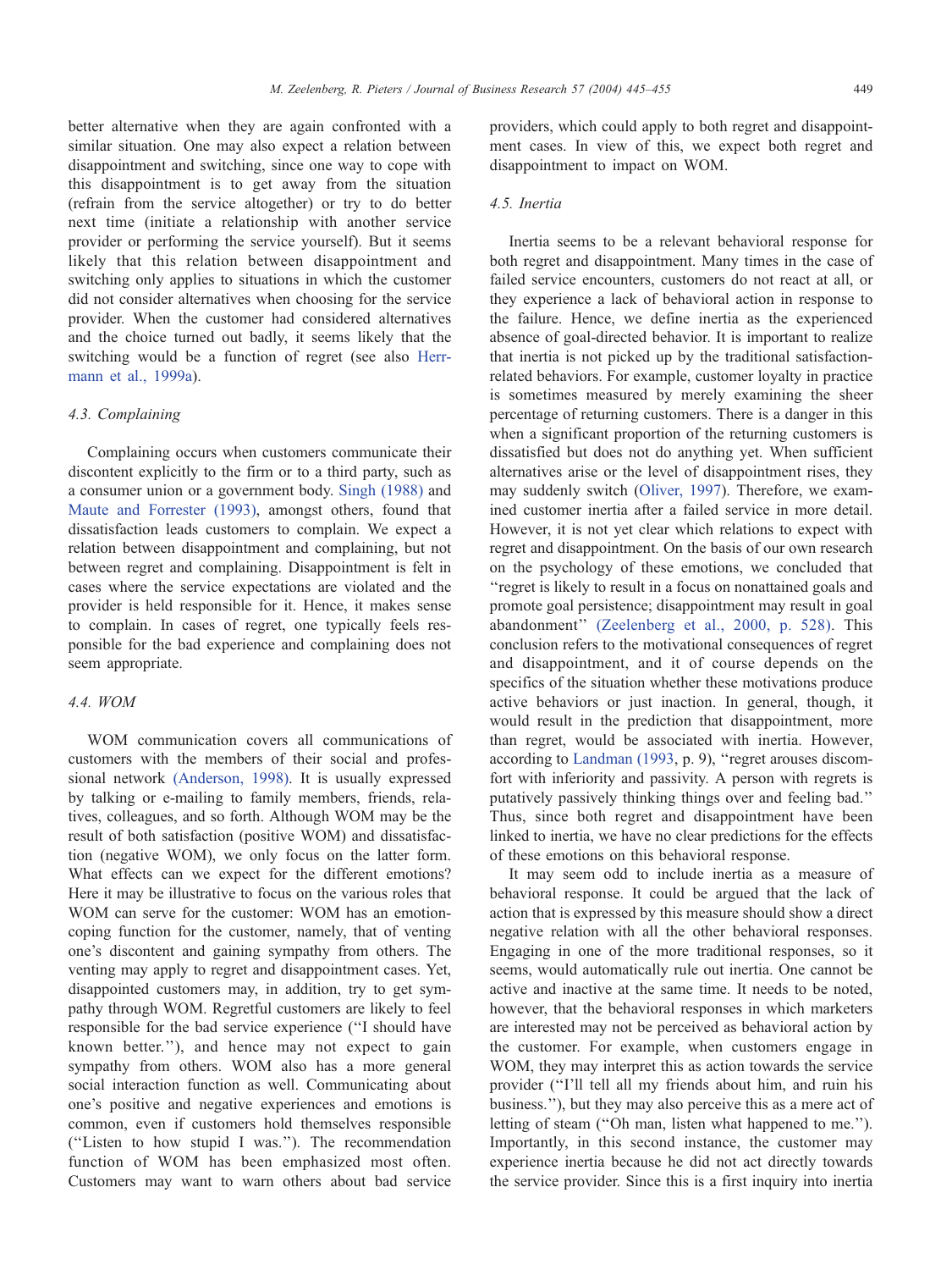as a response to failed service encounters, we will also study the relation between the more traditional behavioral responses and inertia.

Recently we reported on a first test of some of these ideas [\(Zeelenberg and Pieters, 1999\).](#page-10-0) In that research, we only focused on switching, complaining, and WOM as functions of regret, disappointment, and satisfaction. We did not yet include a measure of inertia. In short, our results were as follows. In Study 1, using a vignette methodology, we found that regret was more associated with switching behavior than was disappointment, and that disappointment was more associated with WOM and complaining than was regret. These results were largely replicated in a second study in which participants were asked to report an autobiographical episode in which they experienced dissatisfaction with a service. Regret had an effect on customers' switching, over and above the effect that dissatisfaction had on switching. Disappointment had an effect on WOM, over and above the effect of dissatisfaction. Finally, neither regret nor disappointment had an effect on the actual complaining in Study 2.

These first findings are hopeful, yet they suffer from a number of shortcomings. First of all, we did not find an effect of regret on dissatisfaction, and thus failed to replicate the findings by, amongst others, [Inman et al. \(1997\)](#page-9-0) and [Taylor \(1997\).](#page-10-0) It is not clear how the absence of an effect of regret on satisfaction may have amplified or attenuated the effects of regret on the behavioral responses. Second, we used single items to measure regret and disappointment. Even though the results obtained supported most hypotheses, the measurement unreliability introduced by single items may have attenuated some relationships (e.g., the relation between regret and dissatisfaction and the relation between the emotions and complaining). Third, the earlier studies had relatively small sample sizes and this may also have contributed to not finding true effects. Fourth, the participants in these earlier studies were all Tilburg University undergraduate students in business administration. It is possible that the experiences of this homogeneous group of young educated people are not quite representative of the population of failed service encounters, and that this selectivity may have obscured some of the relationships between the dependent variables. Fifth, previous research in general has paid little attention to consumers' inertia in response to failed service encounters.

Summarizing, in the present article we will test for the behavioral effects of the specific emotions, regret and disappointment, experienced after a failed service encounter. First of all, we expect that both regret and disappointment have an effect on customer dissatisfaction and that dissatisfaction influences the behavioral responses. In addition to that, we expect both regret and disappointment to influence WOM communication. Both emotions may also have an effect on inertia. Finding such effects would support the importance of accounting for specific emotions in general. But a stronger case would be made if differential effects of regret and disappointment are found. We expect such effects

for switching and complaining. Specifically, we predict regret to have an effect on the tendency to switch service providers, and disappointment to have an effect on complaining. In effort to maximize external validity, these predictions were tested in a field study in which a large representative sample of the Dutch population was asked about negative experiences with services.

### 5. Method

In the present study we asked customers to recall a personal experience with a dissatisfying service delivery. We asked them specifically about a regretful experience, since we expected regretful customers to feel disappointment as well, whereas the reverse would not be necessary for disappointed customers. Next, the customers were asked questions about their feelings and behaviors in response to this encounter. Our procedure shows some similarities with that of critical incidents research, but there are important differences. In critical incidents research, the autobiographical episodes are focused upon; while in the present research, the experiential qualities of these episodes are central. These can be measured by response scales that are subjected to standard testing, which is an advantage. Also, in critical incidents, only extreme (critical) incidents are examined; while in the present procedure, experiences of all intensity can be collected.

## 5.1. Participants

Participants were members of the CentER-Data Telepanel. Members of the Telepanel have been provided with a personal computer and a modem at home. Questionnaires are sent to the panel members by modem, completed during the weekend, and returned to CentER-Data by modem again. The sample is representative for the Dutch population and consists of about 2300 people of 18 years and older. In total, 961 members of the Telepanel participated in the present study. Average age of the participants is 47.3 years, 23.7% has a college degree or higher, 54% is female.

### 5.2. Questions

After the participants had recalled an experience, they were asked a number of questions to assess their thoughts, feelings, and actions in relation to the experience. The specific emotions, regret and disappointment, were each measured with two items—one tapping the core feeling component, the other tapping the appraisal of the main antecedent condition. The regret measure (Cronbach's  $\alpha$  = 0.937) consisted of the questions: "After this experience, how much regret did you feel over your choice?'' (answered on a seven-point scale with endpoints labeled none [1] and very much [7]), and ''In retrospect, how bad do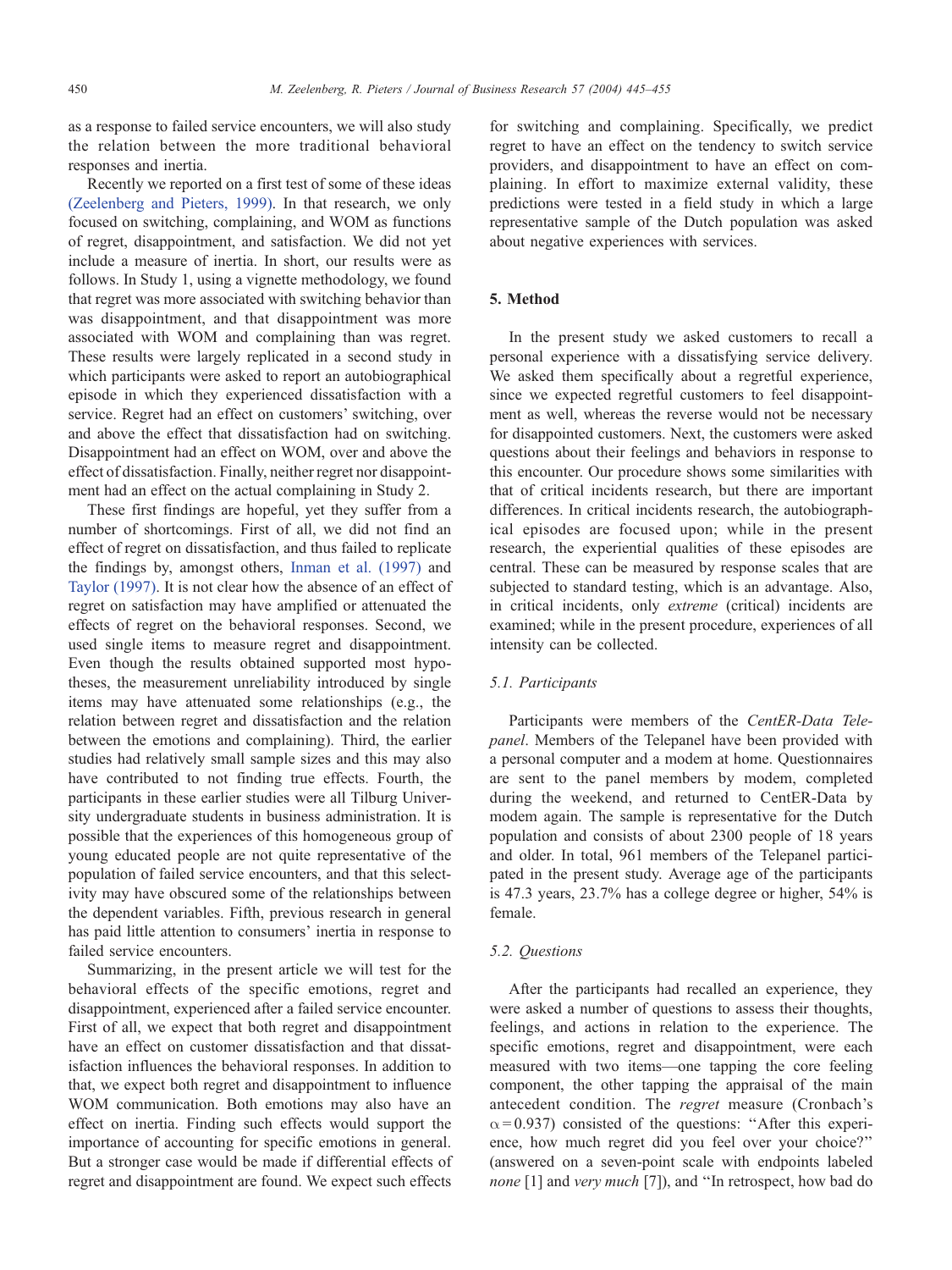you judge your decision to opt for this service provider?'' (not at all bad [1] and very bad [7]). The disappointment measure ( $\alpha$  = 0.882) consisted of the questions: "After this experience, how much disappointment did you feel about the delivery of the service?'' (none [1] and very much [7]), and ''To what extent was the delivery of the service worse than you expected beforehand?'' (not at all worse [1] and much more worse [7]). The dissatisfaction measure  $(\alpha = 0.908)$  consisted of the questions: "Overall, how dissatisfied were you with the delivery of the service?" (not at all dissatisfied [1] and very much dissatisfied [7]), and ''Overall, how good or bad did you feel after this experience?"  $(good [1]$  and *bad* [7]).

Next, the four different behavioral responses are measured. These measures were partly adopted from [Zeithaml et](#page-10-0) al. (1996) and [Zeelenberg and Pieters \(1999\).](#page-10-0) Four items assessed *complaining* ( $\alpha$ =0.746): "I have complained to external agencies, such as the consumer union, about the service provider," "I have complained to employees of the service provider," "I have filed written complaint," and "I have complained directly to other customers about the service provider." Three items assessed WOM communication ( $\alpha$ =0.878): "I have talked with friends and acquaintances about this experience,'' ''I have talked with my partner and/or relatives about this experience," and "I have discouraged others to use this service provider.'' Three items measured *switching* ( $\alpha$ =0.730): "I have used the services of this service provider less than before,'' ''I have started to perform the service myself (or will do so)," and "I have switched to a competing service provider.'' Two items assessed *inertia* ( $\alpha$ =0.737): "I remained passive" and "I did not take action.'' For all items, the participants indicated the extent to which they engaged in each specific behavior, on seven-point scales with endpoints labeled not at all [1] and to a very large extent [7].

# 6. Results

On average, customers were somewhat dissatisfied  $(M=3.80)$ , regretful  $(M=3.74)$ , and disappointed  $(M=3.89)$  concerning the failed service. The mean scores on the four behavioral responses are as follows: switching  $M=2.75$ , inertia  $M=2.82$ , complain  $M=1.95$ , and WOM  $M = 3.32$ .

We first regressed the experienced dissatisfaction on disappointment and regret to test whether both specific emotions were independent of influence. This was the case. Jointly, regret and disappointment accounted for 87.7% of the variance in dissatisfaction  $[F(2,958) = 3405, P < .001]$ . Both regret (coefficient=.381,  $t = 13.379$ ,  $P < .001$ ) and disappointment (coefficient=.574,  $t = 20.151$ ,  $P < .001$ ) had a significant impact on dissatisfaction. This supports our prediction that both specific emotions are important determinants of dissatisfaction and should be accounted for. It also replicates the findings, initially reported by [Inman et al.](#page-9-0) (1997) and [Taylor \(1997\),](#page-10-0) in a less controlled, more ecologically valid setting.

Next, we performed multivariate multiple regression analysis using the program Stata [\(StataCorp, 1999\).](#page-10-0) In the multivariate multiple regression analysis, the four behavioral responses were regressed simultaneously on dissatisfaction, disappointment, and regret. The individual regression coefficients and standard errors are identical to those that would be obtained when each of the four behavioral responses would be regressed separately on the predictors. However, the important advantage over running four separate multiple regression analyses is that multivariate multiple regression also estimates the between-equation covariances. This allows us to directly test the coefficients of dissatisfaction, regret, and disappointment across the four equations, which is a desirable feature to test our predictions. The results of the analysis are presented in Table 1.

The general pattern of results is close to our predictions. Across all four behavioral responses, the influence of both regret and disappointment was highly significant (at  $P < .001$ ) as shown by the across-equation  $F$  test in Table 1. Moreover, a substantial amount of variance in each behavioral response is accounted for. In the following, we will first discuss the results for the behavioral responses. Next, we elaborate on the results for inertia because of the specific nature of this response, as indicated in the Introduction.

As expected, dissatisfaction influenced all three traditional behavioral responses significantly. The more custom-

Table 1

Impact of dissatisfaction, regret, and disappointment on behavioral responses to failed service encounter

|                 | Switching    |           | Inertia      |         | Complain        |         | Word of mouth |         | Across-equation<br>test of significance |           |
|-----------------|--------------|-----------|--------------|---------|-----------------|---------|---------------|---------|-----------------------------------------|-----------|
|                 |              | $P$ value |              | P value | ß               | P value | ß             | P value | $F$ test                                | $P$ value |
| Dissatisfaction | 0.210(0.063) | .001      | 0.068(0.086) | .429    | 0.287(0.080)    | < 0.001 | 0.375(0.049)  | < 0.001 | 15.66                                   | < 0.001   |
| Regret          | 0.210(0.060) | .001      | 0.180(0.082) | .029    | $-0.134(0.076)$ | .079    | 0.208(0.047)  | < 0.001 | 11.84                                   | < 0.001   |
| Disappointment  | 0.331(0.066) | < 0.001   | 0.126(0.090) | .163    | 0.361(0.083)    | < 0.001 | 0.285(0.051)  | < 0.001 | 13.39                                   | < 0.001   |
| $R^2$           | .536         |           | .133         |         | .264            |         | .713          |         |                                         |           |
| $F$ value       | 368.30       | < 0.01    | 48.83        | < 0.01  | 114.28          | < 0.01  | 791.73        | < 0.001 |                                         |           |

 $df$  values are 3958 for regression and 4958 for across-equation tests.  $\beta$  values are standardized regression weights; standard errors in parentheses.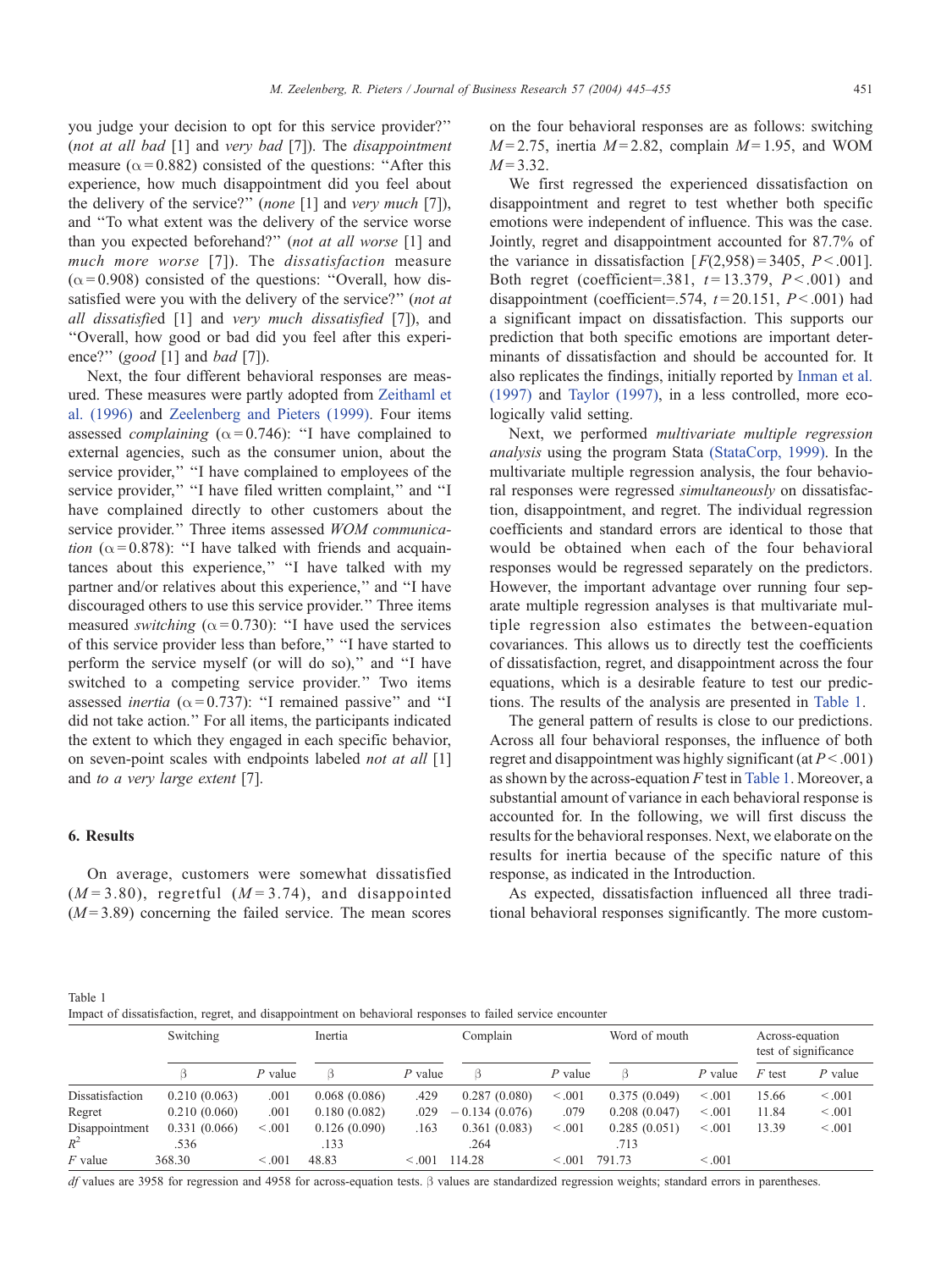ers are dissatisfied, the more they are inclined to switch, complain, and talk about their dissatisfaction with others. Unexpectedly, there was no effect of dissatisfaction on inertia. More interestingly, regret promoted switching, inertia, and WOM, while controlling for the influence of dissatisfaction and disappointment. This supports our predictions. Also as we predicted, regret did not influence complaining significantly. Disappointment influenced all three traditional behavioral responses, while controlling for the influence of dissatisfaction and regret. But disappointment did not influence inertia. Let us now turn to the results for inertia in somewhat more detail.

In a follow-up analysis, we also regressed inertia on the three other behavioral responses. If consumers would consider these three behavioral responses when indicating their level of inertia, the three would have a significant and negative influence on inertia (more of the behavioral response would equal less inertia). However, we found a very different, though interesting, pattern of results. Complaining was the only behavioral response that had the expected negative influence on inertia (coefficient  $=$   $-$  .181,  $t = -4.576$ ,  $P < .001$ ). In contrast, switching was unrelated to inertia (coefficient=.039,  $t = 0.859$ , ns), and WOM even had a positive influence on inertia (coefficient=.329,  $t = 6.463$ ,  $P < .001$ ). These findings show that consumers considered complaining, that is, voicing one's discontent to the first party and requesting retribution, to be the ''right'' response to failed services. Right in the sense that the more customers complained, the less likely they are to experience inertia. Whether customers switched services or not was unrelated to inertia. Moreover, talking to others about the failed service was even considered a sign of inertia. We come back to these fascinating results in the Discussion.

## 7. Discussion

We have aimed to make a case for the ''specific emotions'' approach to model the impact of emotions on satisfaction and subsequent customer behaviors. For this purpose, we compared this new approach to the more traditional valence-based approach. Based on our current and previous research [\(Zeelenberg and Pieters, 1999\),](#page-10-0) we conclude that insight in satisfaction and its related behaviors is enhanced considerably by using the specific emotions approach. We have found that the specific emotions, regret and disappointment, have a significant impact on these behaviors, even when the effects of satisfaction are accounted for.

The picture that emerges from our ongoing research on the impact of the specific emotions, regret and disappointment, on satisfaction and subsequent behavior is the following. Both emotions influence the extent to which customers are dissatisfied with the service provider, replicating the findings of [Inman et al. \(1997\)](#page-9-0) and [Taylor](#page-10-0) (1997). Satisfaction in turn influences the behaviors that customers engage in, much as is assumed in the valencebased approach. Interestingly, in addition to this indirect influence, both regret and disappointment also have a more direct impact on behavior, much as is assumed in emotion theory and the related ''specific emotions'' approach. Below we address first the impact of regret and then that of disappointment.

### 7.1. Behavioral consequences of regret

Regret is directly related to switching behavior, both in the present data set and in our previous research [\(Zeelenberg](#page-10-0) et al., 2001). This is consistent with the fact that the experience of regret implies that there was a better alternative. Hence, it is likely that customers switch to this alternative provider next time they are in need of the service. Both our investigations also found that regret is unrelated to complaining. This ties in to the self agency aspect of regret. When regretful customers feel responsible for the bad experience (''I should have known better.''), they are not likely to complain. The results for WOM are less consistent over the two studies. Whereas we found a small, though significant negative effect of regret on WOM in our previous study, we found a significant positive relation in the present study. This discrepancy may be due to the different samples used in the two studies. The fact, that the undergraduate students in our previous study were less likely to talk about an experience the more regret they felt, may simply reflect the social norms present in their peer group. It might be the case that students do not like to communicate their ''failures'' to others, and hence they may use WOM communication more as a self-presentation tool. For the majority of our present participants, a representative sample of the Dutch population, this motive of impression management is probably less salient. They may use WOM communication more as a venting mechanism. Future research on the different functions of WOM communication should reveal the validity of this reasoning. Interestingly, we also found that regret is uniquely related to inertia. We found that the more customers experience regret, the more inert they were. We return to this finding later in the Discussion.

#### 7.2. Behavioral consequences of disappointment

The relation between disappointment and complaining was evident in both our investigations. This finding is in line with the fact that disappointment is felt in situations where others are responsible for the bad experience (e.g., [Zeelen](#page-10-0)berg et al., 1998). When one holds the service provider responsible, it makes sense to file a complaint. Disappointment promoted WOM communication in the current data and in our previous research. This relationship is consistent with WOM being a venting mechanism and a means to gain sympathy from others, as was explained in the Introduction of this article. The final significant relation was between disappointment and switching. Although this relation was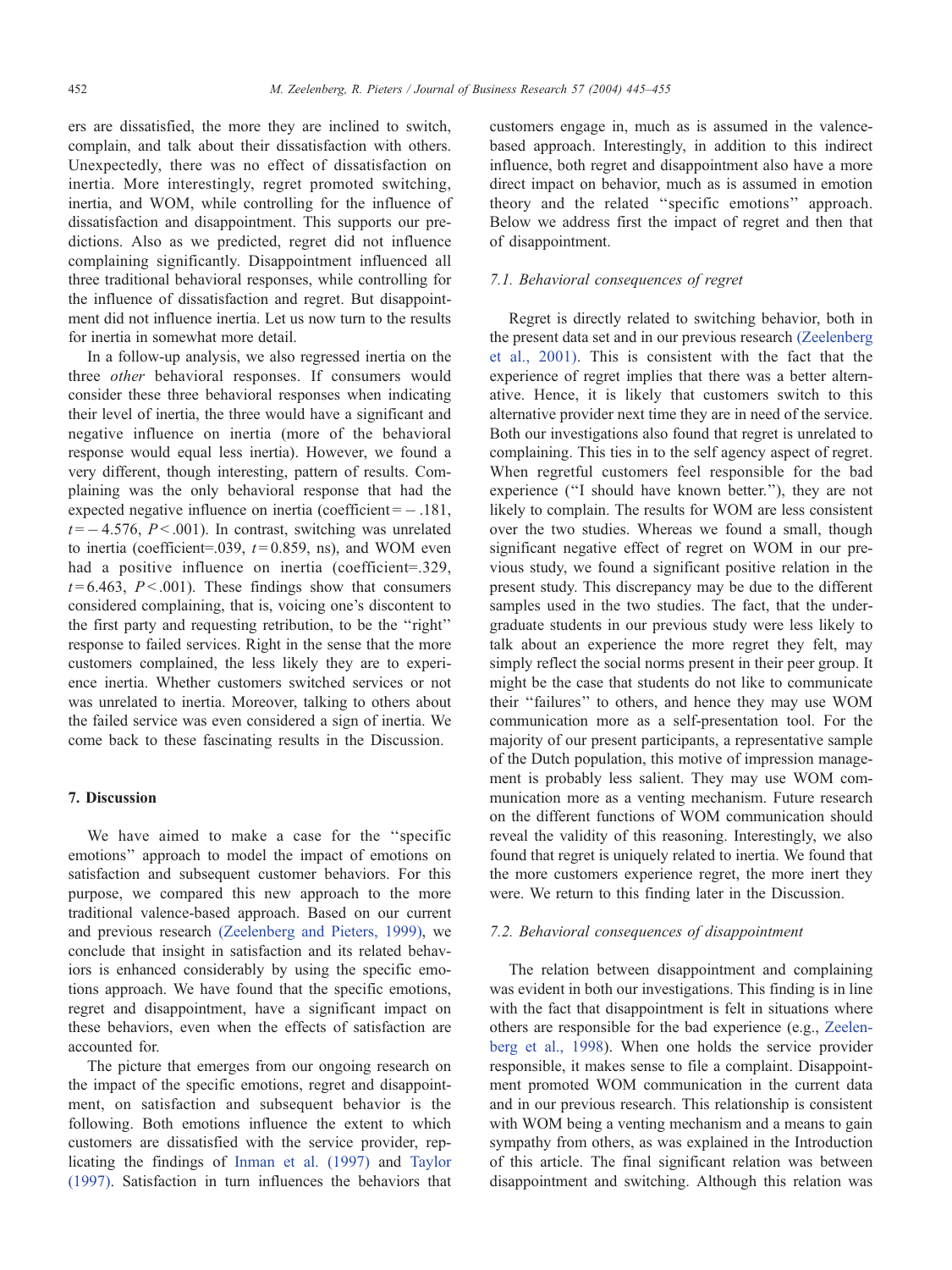not apparent in our previous research, it was expected that disappointment would cause customers to try to do better next time or to refrain from the service altogether.

The fact that specific emotions have an impact, even when satisfaction is accounted for, is an important finding that calls the need for more research on effects of specific emotions. We have limited our investigation to regret and disappointment, but as we already argued in the Introduction, many other emotions seem relevant in this context. A good example of such an emotion is that of anger. From introspection and everyday conversation, we know that anger is an emotion experienced often in response to failed service encounters. In the emotion literature, anger has been related to aggression and hostile behavior (e.g., [Averill,](#page-9-0) 1982; Berkowitz, 1993, 1999). In the case of services, anger may result in complaining and switching, but also in malicious attempts to hurt the service provider. Examples of this latter type of behavior would be intentionally spreading bad rumors about the service provider, or seeking publicity by writing letters to newspapers and customer organizations to openly complain about the service provider. It seems likely that these harmful behaviors are better predicted on the basis of customers' anger than on the basis of their overall dissatisfaction with the service. Research addressing the effects of such specific emotions will not only further our understanding of what customers will do when they dissatisfied, but could also help firms to identify the specific problems with their services by means of more detailed surveying of customer emotions. This should ideally lead to managerial action to prevent dissatisfaction and the specific negative emotions from happening.

## 7.3. The experience of inertia

Now that we have discussed the main findings of the present research, we would like to draw attention to the results concerning customer inertia. We included this response in our survey since customers often fail to act when service encounters are dissatisfactory. This inertia could be caused by perceived difficulties of the behaviors (e.g., filing a complaint is often not easy) or due to simple cost/benefit reasoning in which the costs outweigh the benefits, but we also had reason to believe that emotions could contribute to inertia. Let us turn to the results.

This is the first study that explored customers' inertia in response to failed service encounters. We expected that inertia could be predicted on the basis of the emotional responses. While our model predicted customer inertia significantly, the amount of variance accounted for was only modest. Hence, we sought whether inertia simply expressed the overall lack of action by the customer, which would become evident from a negative relation between inertia with all the other behavioral responses. In this further analysis, we examined which behavioral responses lead to the experience of inertia in customer. The analysis suggests that in the mind of the customers, inertia does not simply

mean ''doing nothing,'' but that it refers to not doing certain things. The results of the analysis were as follows: The more customers complained, the less they felt that they had been inert. But whether they had switched services or not was unrelated to inertia. Moreover, the more customers engaged in WOM communications, the more they referred to their behavior as inert. On the basis of this pattern of results, we now believe that customers' self-perception of inertia reflects the extent to which customers think they have acted on their dissatisfaction directly towards the service providing firm or organization. Only complaining seems to be able to provide the customer with the feeling of having engaged in the appropriate action. In other words, complaining is a refusal to accept the loss incurred by the failed service encounter and an attempt to achieve the original goal (in the face of obstruction). Customers turn to the service provider and actively try to undo the harm. Switching, a behavioral response that is very bad for the firm, does not seem to be considered as a behavior towards the service provider. Customers that switch seem to accept the current loss and cut potential future losses by leaving the relationship. The fact that WOM is even positively related to inertia implies that customers do have difficulty accepting the loss but do not take reparative action and stay. Actions do indeed speak louder than words.

Assuming that customers evaluate their inertia in response to a service failure negatively, there is a lot to be learned. Complaining is able to take away feelings of inertia; however, most dissatisfied customers do not complain. They do talk to others about their dissatisfaction. As in previous research (e.g., [Anderson, 1998; Singh, 1988;](#page-9-0) Zeelenberg and Pieters, 1999), the incidence of complaining was low and the incidence of WOM was high in this nationally representative sample. These findings underscore the importance of stimulating dissatisfied customers to complain and voice their dissatisfaction directly to the firm. Although the importance of complaint soliciting is well known, our results on customer inertia indicate that voicing the complaint itself is already beneficial for customers, as it promotes an experience of having done something, a sense of control. The potential long-term benefits of this for customer loyalty are an issue for follow-up research.

#### 7.4. Emotions: dimensions or discrete categories?

Taken together, the research reviewed and the new findings offered in this article demonstrate the usefulness of going beyond valence and focussing on specific emotions in consumer behavior research. Hence, it is appropriate to ask if this means that we should abandon the valence approach (or more generally the dimensional view of emotions) completely? The answer to this question is no. Not only has the dimensional approach proven to be useful in understanding the behavior of consumers, also our study shows that a simple valence-based construct as customer (dis)satisfaction is predictive of many behavioral conse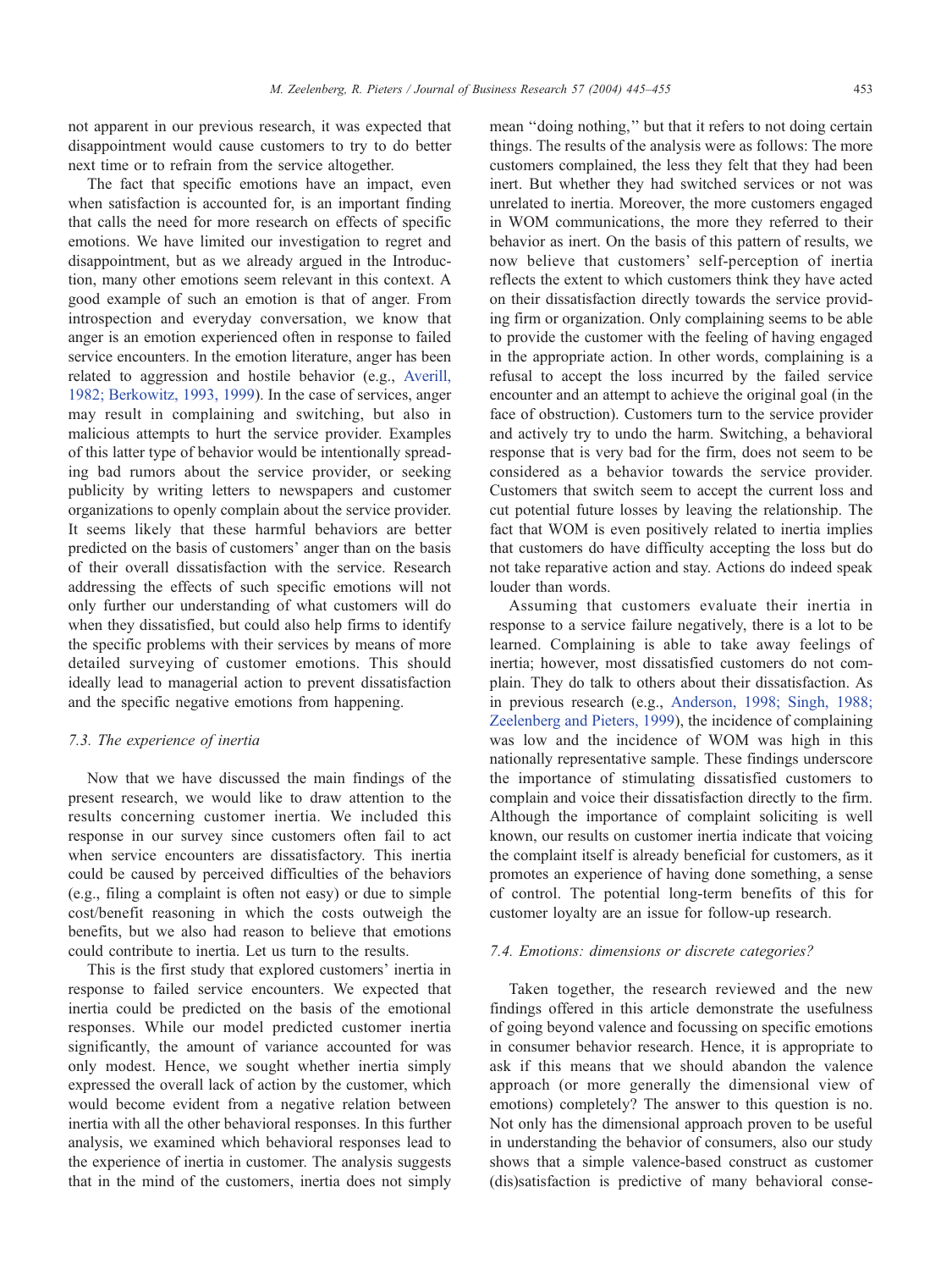<span id="page-9-0"></span>quences (though much is to be gained by including specific emotions). Thus, it seems more appropriate to rephrase the question into: ''Which of the two approaches leads to better insights into the role of emotions in consumer behavior'' (see also Bagozzi et al., 2000)?

Lazarus (1991, pp.  $59 - 68$ ) summarizes the arguments in favor of each approach. The primary advantage of the dimensional view (of which the valence-based approach is a special case) is that it is a more parsimonious account of emotional experience. In many empirical studies, a few dimensions (positive vs. negative valence, but also intensity) capture a large portion of the variation in more specific emotion ratings. Moreover, experienced feelings are often not strong enough to produce full-fledged discrete emotions, different positive or negative emotions tend to occur simultaneously, and people may sometimes be able to discriminate between emotions only in terms of global dimensions such as valence or intensity. Proponents of the categorical view (from which the specific emotions approach emerged) seriously question these arguments and maintain that a dimensional approach provides little unique insights into emotions because these dimensions are universal dimensions of meaning. Furthermore, only a categorical approach can yield rich insights into the eliciting conditions, subjective feelings, and behavioral consequences of different emotions. This last argument of Lazarus expresses the central point of our current research effort: The focus on specific emotions provides better insight into the specific behaviors that consumers engage in.

An attempt to reconcile the dimensional valence approach and the categorical specific emotions approach was made by Frijda, and his views are especially relevant to our current concerns, namely, the behavioral effects of emotions. Frijda (1986, p. 256) argues that the two views focus on two different levels of the emotion process. ''Emotions are discrete states when considered at the level of actual response readiness—at the level of particular action tendencies. They are states varying along a set of continuous dimensions, however, when considered at the level of response to the event's valence and urgency.'' An important issue for future research concerns the conditions under which a dimensional (valence-based) or categorical (specific emotions) view of emotions will be more useful in understanding the role of emotions in customer behavior. We have stressed the significance of the ''specific emotions'' approach when the interest lies in the specific behaviors that customers engage in. There will be situations where mere valence provides sufficient information to understand and predict the behavior or well being of customers. This is likely when affective reactions are not differentiated enough to warrant a categorical perspective (e.g., mood effects, atmospheric influences on purchase behavior, and in low involved decisions). Furthermore, if a situation evokes a mix of emotions (e.g., regret, disappointment, sadness, anger) or if the behavioral reactions tied to different emotions are similar (e.g., regret, disappointment, anger, and

sadness may all lead to avoiding the responsible service provider in the future), a dimensional approach could be sufficient. However, for now, our conclusion is that there is rich potential in exploring the behavioral consequences of specific emotions.

#### Acknowledgements

The authors thank CentER-Data for their assistance with data collection, and Roger Bougie and Maria João Soares Louro for their comments on an earlier version of this manuscript.

#### References

- Anderson EW. Customer satisfaction and word of mouth. J Serv Res 1998;  $1:5 - 17$  (August).
- Averill JR. Anger and aggression: an essay on emotion. New York: Springer Verlag, 1982.
- Bagozzi RP, Gopinath M, Nyer PU. The role of emotions in marketing. J Acad Mark Sci 1999;27(2):184 – 206.
- Bagozzi RP, Baumgartner H, Pieters R, Zeelenberg M. The role of emotions in goal-directed behavior. In: Ratneshwar S, Mick DG, Huffman C, editors. The why of consumption. London: Routledge, 2000. pp. 36 – 568.
- Berkowitz L. Towards a general theory of anger and emotional aggression: implications of the neoassociationictic perspective for the analysis of anger. In: Robert SW, Srull TK, editors. Perspectives on anger and emotion: advances in social cognition vol. VI. Hillsdale (NJ): Erlbaum, 1993. pp.  $1 - 46$ .
- Berkowitz L. Anger. In: Dalgleish T, Power M, editors. Handbook of cognition and emotion. Chichester: Wiley, 1999. pp. 411-28.
- Cooke ADJ, Meyvis T, Schwartz A. Avoiding future regret in purchase timing decisions. J Consum Res. 2001;447-59 (March).
- Creyer EH, Ross WT. The development and use of a regret experience measure to examine the effects of outcome feedback on regret and subsequent choice. Mark Lett 1999;10(4):379 – 92.
- DeSteno D, Petty RE, Wegener DT, Rucker DD. Beyond valence in the perception of likelihood: the role of emotion specificity. J Pers Soc Psychol 2000;78:397 – 416.
- Frijda NH. The emotions. Cambridge: Cambridge Univ. Press, 1986.
- Frijda NH, Zeelenberg M. Appraisal: what is the dependent? In: Scherer KR, Schorr A, Johnstone T, editors. Appraisal processes in emotion theory, methods, research. New York: Oxford Univ. Press, 2001. pp. 141 – 55.
- Frijda NH, Kuipers P, ter Schure E. Relations among emotion, appraisal and emotional action readiness. J Pers Soc Psychol 1989;57(2):212-28.
- Herrmann A, Huber F, Braustein C. A regret theory approach to assessing customer satisfaction when alternatives are considered. Eur Adv Consum Res 1999a; 4:82 – 8.
- Herrmann A, Huber F, Wricke M. Die Herausbildung von Zufriedenheitsurteilen bei Alternativenbetrachtung. Schmalenbachs Z Betriebswirtschaftliche Forsch 1999b;51:677 – 92.
- Hetts JJ, Boninger DS, Armor DA, Gleicher F, Nathanson A. The influence of anticipated counterfactual regret on behavior. Psychol Mark 2000;  $17(4):345 - 68.$
- Inman JJ, McAlister L. Do coupon expiration dates affect consumer behavior? J Mark Res 1994;31:423 – 8 (August).
- Inman JJ, Dyer JS, Jia J. A generalized utility model of disappointment and regret effects on post-choice valuation. Mark Sci 1997;16(2):97-111.
- Keltner D, Lerner JS. Beyond valence: Toward a model of emotion-specific influences on judgement and choice. Cogn Emot 2000;14(4):473 – 94.
- Landman J. Regret: The persistence of the possible. New York: Oxford University Press, 1993.